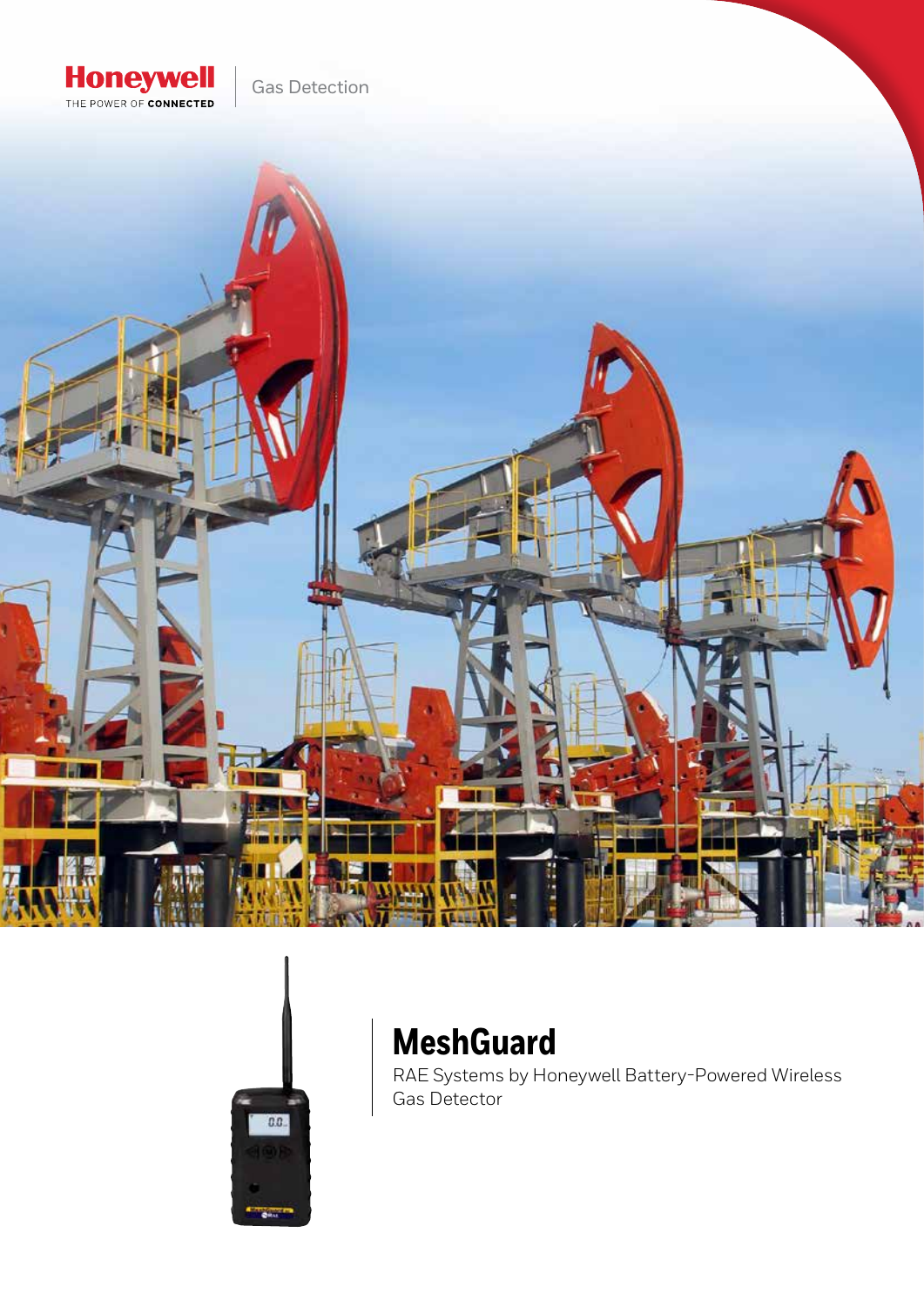# **MeshGuard**

## **Battery-Powered Wireless Gas Detector**

The RAE Systems by Honeywell MeshGuard gas detection monitor is a key building block of the MeshGuard intelligent network of connected sensors for gas detection in industrial safety and oil and gas applications.

The MeshGuard system is designed for quick deployment in areas where low cost/high ROI solutions are required. MeshGuard is available with field-replaceable precision sensors specifically designed to sense toxic and flammable gases.

# APPLICATIONS

- Oil and gas drilling operations
- Oil and gas production
- Plant maintenance turnarounds
- Industrial safety
- Tank farms
- Shipyards and maritime
- *• Fastest deployment and decommissioning time*
- *• Simple to install and operate*
- *• Rugged and reliable*
- *• Versatile to accommodate many applications*



## KEY FEATURES

- Self-forming wireless network; units come online automatically
- Compact and lightweight
- IP-65 rated weather resistant, and splash guard equipped for sensor protection
- Multiple controller options for realtime wireless data collection and viewing
- Self-healing network automatically routes data back to controller through best wireless path available
- Battery powered operation for up to 6 months
- SolarPak provides 24/7 uptime
- Intrinsically Safe
- Magnetic mounting option for quick and easy MeshGuard installation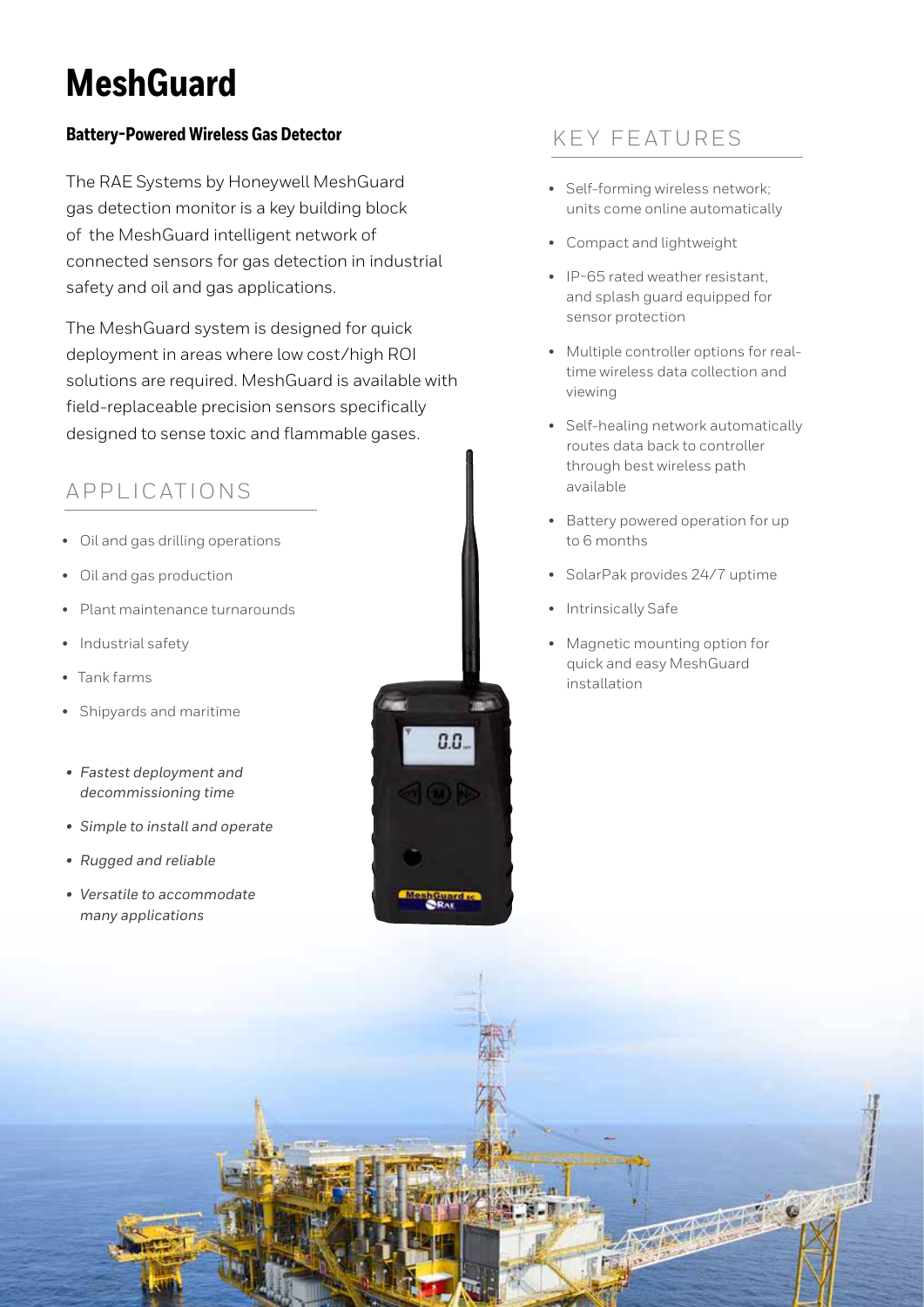# **MeshGuard**

### **Battery-Powered Wireless Gas Detector**

### **SENSOR SPECIFICATIONS**

| <b>Sensor</b>      | Range                               | <b>Resolution</b>           | <b>Response Time</b>                        |
|--------------------|-------------------------------------|-----------------------------|---------------------------------------------|
| $H_2S$             | 0 to 100 ppm                        | $0.1$ ppm                   | T90 < 30 sec / T10 < 30 sec                 |
| $H_2S$             | 0 to 1000 ppm                       | $1$ ppm                     | T90<45 sec / T10<45 sec                     |
| LEL/LELIR          | 0 to 100% LEL                       | 1% LEL                      | T90<30 sec / T10<30 sec                     |
| CO                 | 0 to 2000 ppm                       | $1$ ppm                     | T90<30 sec / T10<30 sec                     |
| CO <sub>2</sub> IR | 0 to 50% Vol<br>0 to 100% Vol       | $0.01\%$ Vol<br>$0.1\%$ Vol | $T90 \times 30$ sec / $T10 \times 30$ sec   |
| 0,                 | 0 to 25% Vol                        | $0.1\%$ Vol                 | T90 < 15 sec / T10 < 15 sec                 |
| NH <sub>3</sub>    | $0$ to $100$ ppm                    | 1 ppm                       | T90<30 sec / T10<90 sec                     |
| Cl <sub>2</sub>    | $0$ to $10$ ppm                     | $0.1$ ppm                   | T90<30 sec / T10<30 sec                     |
| SO <sub>2</sub>    | $0$ to $20$ ppm<br>$0$ to $100$ ppm | $0.1$ ppm<br>1 ppm          | $T90 \times 60$ sec / $T10 \times 60$ sec   |
| <b>HCN</b>         | $0-50$ ppm                          | $0.5$ ppm                   | T90 < 200 sec / T10 < 200 sec               |
| NO.                | 0-250 ppm                           | $0.5$ ppm                   | T90 < 45 sec / T10 < 45 sec                 |
| $PH_3$             | 0-20 ppm                            | $0.1$ ppm                   | T90 < 60 sec / T10 < 60 sec                 |
| HCL                | $0-15$ ppm                          | $1$ ppm                     | T90<200 sec / T10<200 sec                   |
| ETO-A              | $0-100$ ppm                         | 1 ppm                       | T90<45 sec / T10<45 sec                     |
| ETO-B              | 0-10 ppm                            | $0.1$ ppm                   | T90 < 45 sec / T10 < 45 sec                 |
| ETO-C              | $0-500$ ppm                         | $10$ ppm                    | T90<45 sec / T10<45 sec                     |
| NO <sub>2</sub>    | $0-20$ ppm                          | $0.1$ ppm                   | T90 < 45 sec / T10 < 45 sec                 |
| HF                 | $0-10$ ppm                          | $0.1$ ppm                   | $T90 \times 200$ sec / $T10 \times 200$ sec |

#### **MeshGuard Ordering Information**

#### **MeshGuard Detector Includes:**

- MeshGuard detector with sensor as specified
- Operation and maintenance manual
- Calibration gas test adapter
- High-capacity Lithium battery installed
- Maintenance tool

#### **Mesh Guard System Configuration Options**









MeshGuard inside protective stainless-<br>steel housing



RAE PowerPak External Battery

### **DETECTOR SPECIFICATIONS**

| <b>Basic parameters</b>         |                                                                                                                                                                                                                                            |  |  |
|---------------------------------|--------------------------------------------------------------------------------------------------------------------------------------------------------------------------------------------------------------------------------------------|--|--|
| <b>Visual Alarm</b>             | 2 super-bright red LEDs                                                                                                                                                                                                                    |  |  |
| <b>Audible Alarm</b>            | 90dB @ 30cm                                                                                                                                                                                                                                |  |  |
| Calibration                     | Two-point field calibration                                                                                                                                                                                                                |  |  |
| <b>RF Frequency</b>             | 2.4GHz ISM Band, IEEE 802.15.4 standard compliant                                                                                                                                                                                          |  |  |
| <b>Operating Range</b>          | 300 meters / 985 feet (line of sight                                                                                                                                                                                                       |  |  |
| Keypad                          | Three operation and programming keys                                                                                                                                                                                                       |  |  |
| Display                         | Customised LCD (1" x 1.5"/72mm x 108mm) with backlight                                                                                                                                                                                     |  |  |
| <b>Power Supply</b>             | Disposable Lithium Battery, +3.6V (optional rechargeable external battery for<br>extended run time)                                                                                                                                        |  |  |
| <b>Operating Time</b>           | Toxic Gas Sensors: Up to 6 months on internal battery (up to 2 years on external)<br>Flammable Gas Sensor: Up to 21 days on external PowerPak battery<br>LELIR Gas Sensor: Up to 2 months on internal battery** (up to 1 year on external) |  |  |
| <b>IP Rating</b>                | $IP-65$                                                                                                                                                                                                                                    |  |  |
| <b>Environmantal parameters</b> |                                                                                                                                                                                                                                            |  |  |
| Operating<br>Temperature        | -40°C to +50°C (-40°F to 122°F) for LEL, LEL IR, CO and H2S sensors.<br>Other sensors: -20°C to +50°C (-4°F to 122°F)                                                                                                                      |  |  |
| Humidity                        | 5% to 95% relative humidity, non-condensing                                                                                                                                                                                                |  |  |
| <b>Physical parameters</b>      |                                                                                                                                                                                                                                            |  |  |
| Size                            | 26.5cm x 9.5cm x 5.5cm (10.5" L x 3.7" W x 2.1" H)                                                                                                                                                                                         |  |  |
| Weight                          | $0.6$ kg $(1.3$ lbs)                                                                                                                                                                                                                       |  |  |
| <b>Certifications</b>           |                                                                                                                                                                                                                                            |  |  |
| <b>Wireless Frequency</b>       | ISM license free band, IEEE 802.15.4 2.4 GHz                                                                                                                                                                                               |  |  |
| <b>Wireless Approvals</b>       | PCC Part 15, CE R&TTE, Others***                                                                                                                                                                                                           |  |  |
| <b>Radio Module</b>             | Supports RM2400A                                                                                                                                                                                                                           |  |  |
| <b>Certifications</b>           | US and Canada: Class I, Division 1, Groups A, B, C, D, T4<br>Europe: ATEX IM1/II 1G Ex ia I/IIC T4<br>Customs Union: PO Exia   Ma/OExia IIC T4 Ga<br>PB Ex d ia I Mb/1Ex d ia IIC T4 Gb                                                    |  |  |

Contact manufacturer for country-specific certification \*Specifications are subject to change<br>\*\*MeshGuard LEL IR units operating in temperatures below -20°C (-4°F) may require a PowerPak external battery for extended runtimes<br>\*\*\*Contact Honeywell for country specific wireless a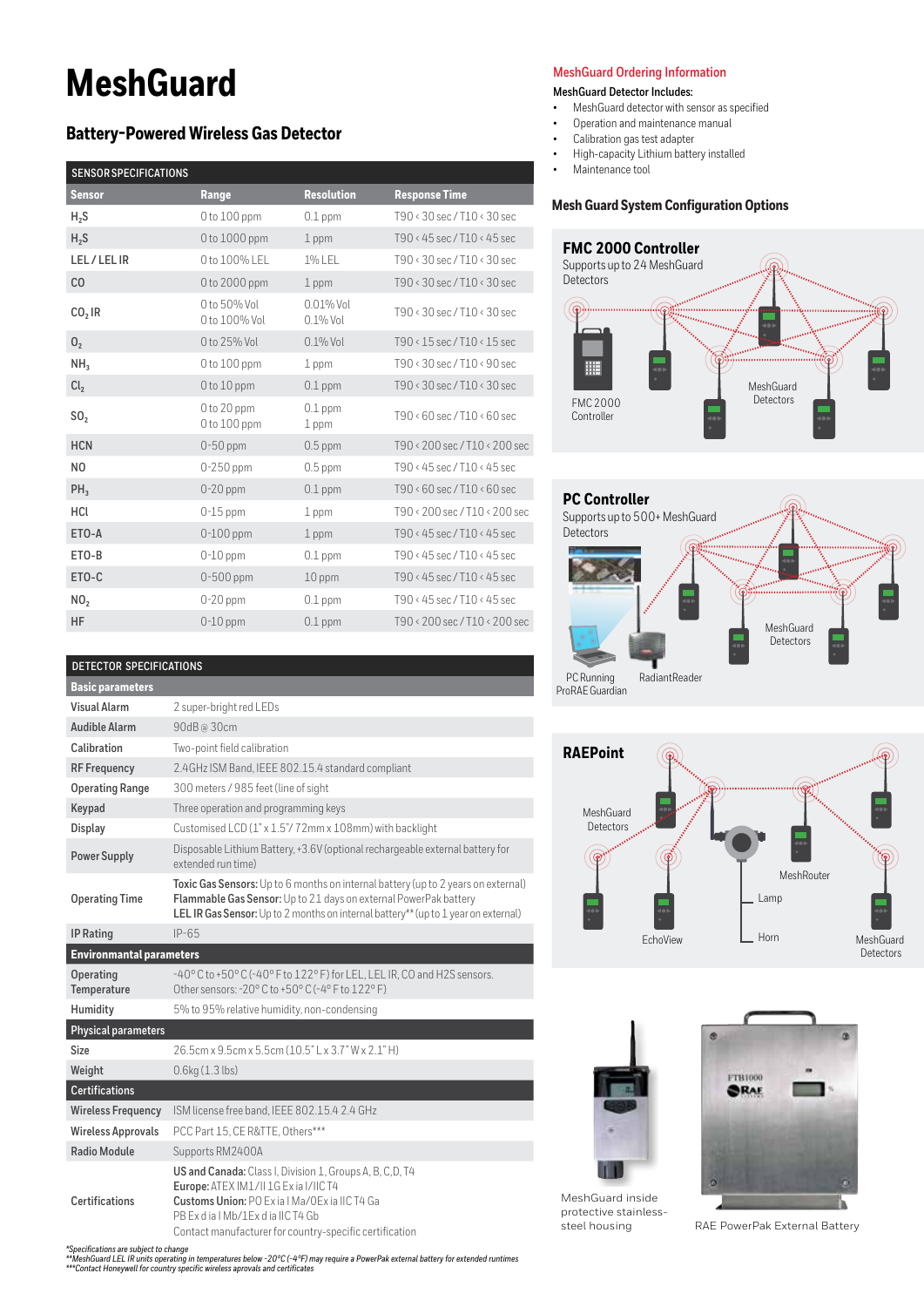# **RAE Systems**

**RAE Systems by Honeywell MeshGuard monitors detect a wide range of gases and quickly relay their data to a central controller in a self-forming, self-healing mesh radio network.**

MeshGuard is rapidly deployable in industrial and remote monitoring applications. All detectors are certified for the most hazardous environments—Class I, Division 1 or Zone 0. A variety of accessories are available for use with the MeshGuard wireless gas detection system.

### **RAE PowerPak**

The RAE PowerPak is a rechargeable, external battery used to extend the run time of MeshGuard detectors.

Powerpak is Class I, Division 1 (Zone 0) certified

Hot swappable in the field

PowerPak can operate an LEL detector for 20+ days, or an electrochemical sensor for 18+ months





PowerPak connected to MeshGuard monitor. Monitor is shown in protective stainlesssteel housing, secured with included hardware.

#### **SPECIFICATIONS**

| <b>SPECIFICATIONS</b>                  |                                                                                                                                                                                                                            |  |  |
|----------------------------------------|----------------------------------------------------------------------------------------------------------------------------------------------------------------------------------------------------------------------------|--|--|
| <b>Size</b>                            | 14.25" H x 10.2" W x 5.75" D (36.2cm x 26cm x 14.6 cm)                                                                                                                                                                     |  |  |
| Weight                                 | 15kg (33 lbs) with four internal batterie                                                                                                                                                                                  |  |  |
| <b>Operating Temperature</b>           | $-40^{\circ}$ C to +55° C (-40° F to 131° F)                                                                                                                                                                               |  |  |
| <b>Certifications</b>                  | <b>US and Canada:</b> Class I, Division 1, Groups A, B, C, D, T4<br>Europe: ATEX IM1/II 1G Ex ia I/IIC T4<br><b>Customs Union: PO Exia I Ma/OExia IIC T4 Ga</b><br>Contact manufacturer for country-specific certification |  |  |
| *Specifications are subject to change. |                                                                                                                                                                                                                            |  |  |

#### **Mesh Router**

The Mesh Router allows wireless sensor networks to be deployed at greater distances from a central controller. MeshGuard Monitors and Routers work together to find the best possible transmission path for the sensor readings.

The MeshRouter displays the realtime wireless signal strength at any given location, which enables rapid determination of suitable locations for MeshGuard Monitors.

The Mesh Router is a Class I, Division 1 (Zone 0) portable wireless device that has two primary functions:

- 1. To extend the wireless transmission range between points.
- 2. As a system deployment tool. Prior to deploying detectors, the Mesh Router can provide real-time signal strength at any given location.

The Mesh Router can operate continously for 10+ days with an internal battery or 45+ days with an external PowerPak.



#### Range Extension with Mesh Routers

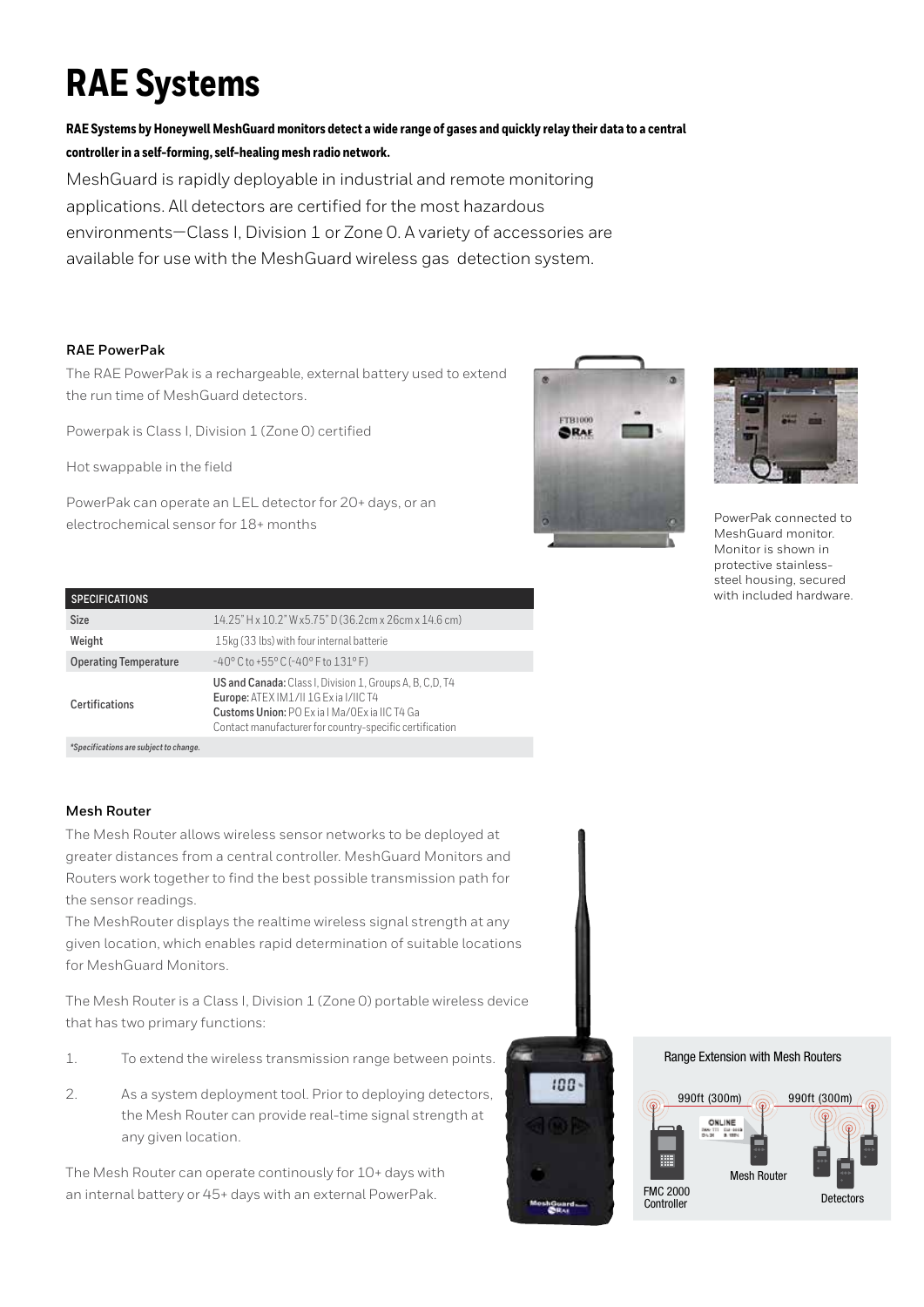# **MeshGuard Accessories**

### **Battery-Powered Wireless Gas Detector**



#### **RadiantReader**

Real-time Wireless Communication

The RadiantReader acts as a hub to connect wireless gas monitors to a PC running ProRAE Guardian for real-time data insight and management.

- RadiantReader can communicate with up to 100 remote monitors directly.
- ProRAE Guardian supports up to five RadiantReaders to give a total capacity of 500 monitors.
- The RadiantReader can connect directly with a PC via its COM port, or one or more RadiantReaders can be networked through a TCP/IP connection via Ethernet to push sensor data to ProRAE Guardian or third party control system through MODBUS TCP/IP.
- A networked setup allows visibility of 500 monitors on other PCs running ProRAE Guardian.

#### **EchoView**

The RAE Systems by Honeywell EchoView is a portable, intrinsically safe (Class I, Division 1 and Zone 0) alarm notification device that allows you to monitor your sensor network remotely. It displays the sensor readings of up to 16 MeshGuard Monitors on a wireless network and retrieves all monitor information that is typically viewed on the system controller.

- Class I, Division 1 (Zone 0) certified
- Customs Union: 0Ex ia IIC T4 Ga/PO Ex ia I Ma
- Allows users to be away from the controller and still be notified of alarm conditions
- The EchoView gets all sensor readings directly from the controller
- 10+ days run time with internal battery, 45+ days run-time with external PowerPak